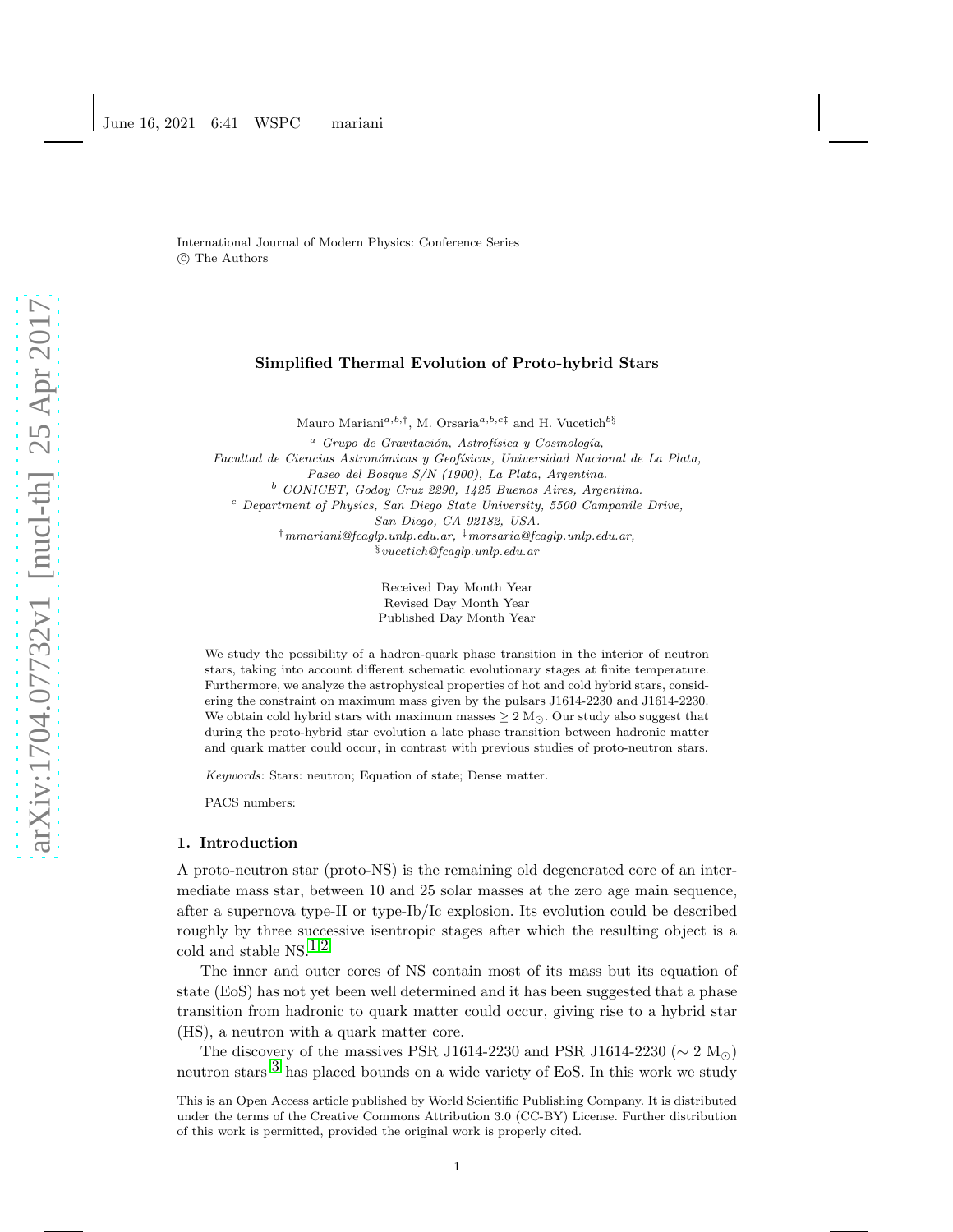### 2 Mauro Mariani, Milva G. Orsaria & Héctor Vucetich

hybrid stars, where the EoS is constructed by assuming a sharp phase transition between hadronic matter and quark matter. For the hadronic phase we use a table with the EoS created for astrophysical simulations of proto-NS  $<sup>4</sup>$ . For the quark</sup> matter phase we use the Field Correlator Method (FCM), which has been already used to describe quark matter inside cold HS  $^{5,6}$  $^{5,6}$  $^{5,6}$ .

# 2. Quark matter and isentropic stages of thermal evolution

The FCM is a non-perturbative approximation of QCD parametrized through the gluonic condensate,  $G_2$ , and the quark-antiquark static potential for long distances,  $V_1$ <sup>7</sup>. In the NS regime of low temperature and high densities, bottom part of the orange shaded region in Fig. [1,](#page-2-0) the behaviour of  $V_1$  and  $G_2$  is not well known, so we treat them as free parameters, independent of the temperature and/or the baryonic chemical potential.

The quark-gluon plasma pressure within the FCM is given by  $^7$  $^7$ 

$$
P_{qg} = \sum_{q=u,d,s} (P_q + P_{\bar{q}}) + P_g - \frac{9}{64} G_2 ,\qquad (1)
$$

where the quark-antiquark pressure is

$$
\frac{\pi^2}{T^4}(P_q + P_{\bar{q}}) = \phi_{\nu}(\frac{\mu_q - V_1/2}{T}) + \phi_{\nu}(\frac{-\mu_q - V_1/2}{T}),\tag{2}
$$

and

$$
\phi_{\nu}(a) = \int_0^\infty du \frac{u^4}{\sqrt{u^2 + \nu^2}} \frac{1}{\exp\left[\sqrt{u^2 + \nu^2} - a\right] + 1},\tag{3}
$$

with  $\nu = m_q/T$ , where  $\mu_q$  and  $m_q$  are the chemical potential and the quarks masss, respectively. The gluon pressure is given by

$$
P_g = 16 \frac{T^4}{\pi^2} \text{Li}_4\left(e^{-\frac{9}{8}\frac{V_1}{T}}\right) \,,\tag{4}
$$

where  $\text{Li}_s[z]$  is the *Jonquière's function*. To calculate semi-analytically the quark pressure we built a double power series expansion  $\delta$  in terms of  $m_q^2/(u^2T^2 + m_q^2)^2$ and  $(\mu_a - V_1/2)/T$ .

The thermal evolution of the proto-HS starts with an entropy per baryon of s = 1, where trapped neutrinos are subjected to the condition  $Y_{L_e} \simeq 0.4$ . In the following stage of thermal evolution, after  $\sim$  15 seconds, neutrinos diffuse and warm the star being  $s = 2$  and  $Y_{\nu} = 0$ . Finally, after a few minutes, the star cools down, the last stage is reached and  $s = 0^{-1.2}$  $s = 0^{-1.2}$  $s = 0^{-1.2}$ . Supposing that the baryonic mass remains constant during the process of thermal evolution, the gravitational mass of the star, which corresponds to the total stellar energy, changes during the evolution of the proto-NS. Then, a study of the evolution in a gravitational mass - baryonic mass plane must be take into account, giving in this way the possibility to know in which stage takes place the phase transition from hadronic matter to quark matter.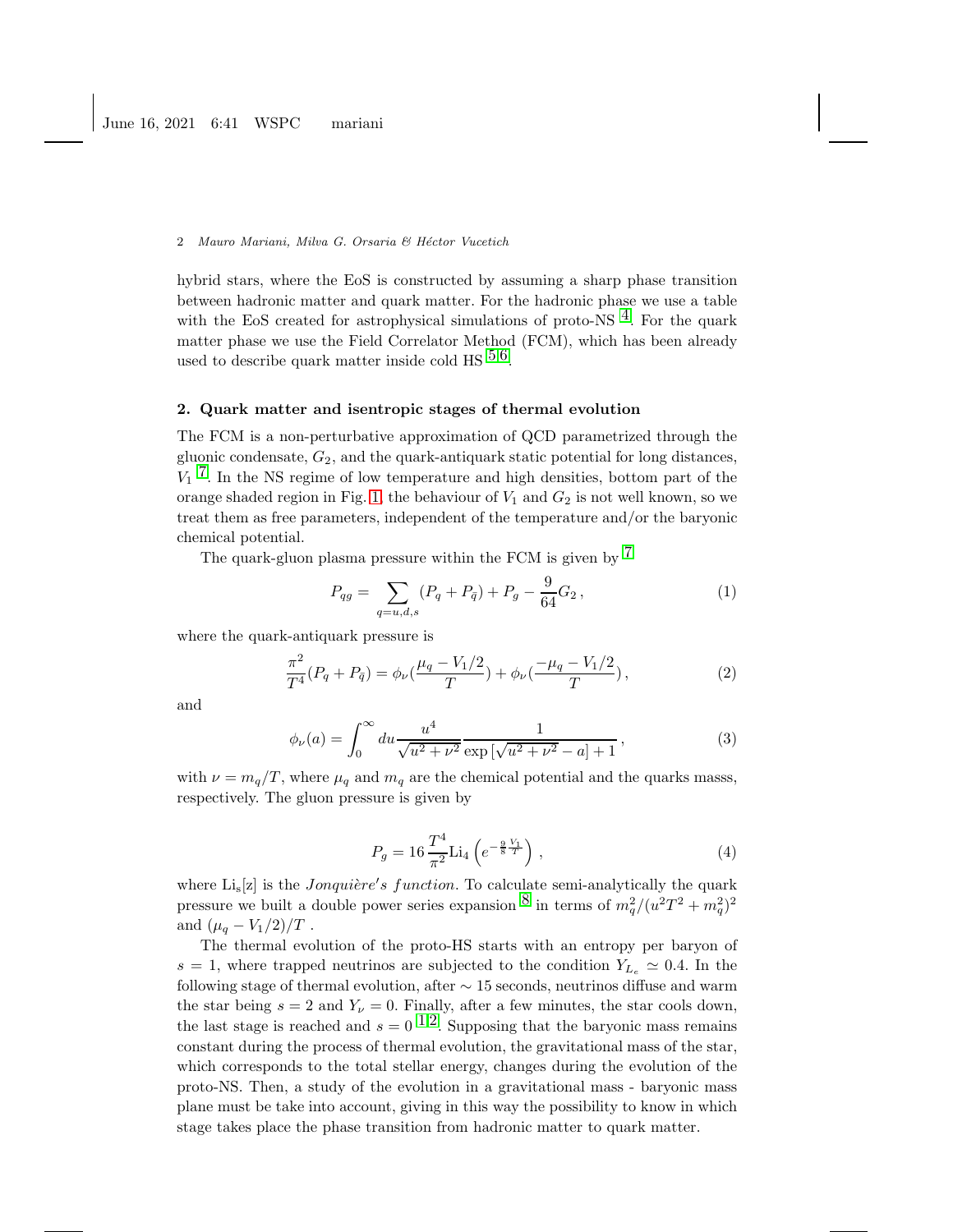

#### Simplified Thermal Evolution of Proto-hybrid Stars 3

<span id="page-2-0"></span>Fig. 1. Schematic phase diagram in the  $T - \mu_q$  plane for a representative set of FCM parameters  $V_1$  and  $G_2$ . The shaded region with vertical lines indicates the confined phase. The diagonal lines indicate the region of the phase diagram where proto-neutron stars are, assuming that their nuclei are sufficiently dense so that the quark matter phase appears.

## 3. Gravitational and baryonic mass

Once the hybrid EoS is obtained, we have the input to solve the Tolman-Oppenheimer-Volkoff (TOV) equations, which are the relativistic structure equations of hydrostatic equilibrium and mass conservation for a spherically symmetric configuration. The EoS determines the mass-radius relationship for each group of stars. The gravitational mass as a function of the central density and the baryonic mass are shown in Fig. [2.](#page-3-8)

The possibility of a phase transition in the proto-NS is indicated by rounded dots in the  $M/M_{\odot} - M_{Bar}/M_{\odot}$  plane, suggesting the appearance of a quark matter core. Configurations with smaller baryonic masses than the associated to the dot in each curve  $(M_{Bar}^{(q,s=i)}, i = 1, 2, 0)$  are purely hadronic (left side of the dot), while configurations with greater baryonic masses (right side of the dot) are NS with a quark matter core. From Figs. [2,](#page-3-8) it can be seen that quark matter could be formed during the constant baryonic mass evolution. Thus, a proto-NS having a baryonic mass  $M_{Bar}^{(q,s=0)} < M_{Bar} < M_{Bar}^{(f)}$  ending as a stable cold NS, would begin as purely hadronic and become a HS with a quark matter core after the whole cooling process.

## 4. Conclusions

We have obtained stable cold HS that reach  $2M_{\odot}$  for the maximum mass star. According to our results, the pulsars J1614-2230 and J1614- 2230 would contain quark matter in their inner cores. The sequence of snapshots suggests that a quark matter core may be formed during the cooling process between the stages with entropies per baryon  $s \simeq 2$  and  $s = 0$ . This is in contrast with the predictions of earlier studies where the deconfinement of quark matter occurs some seconds after